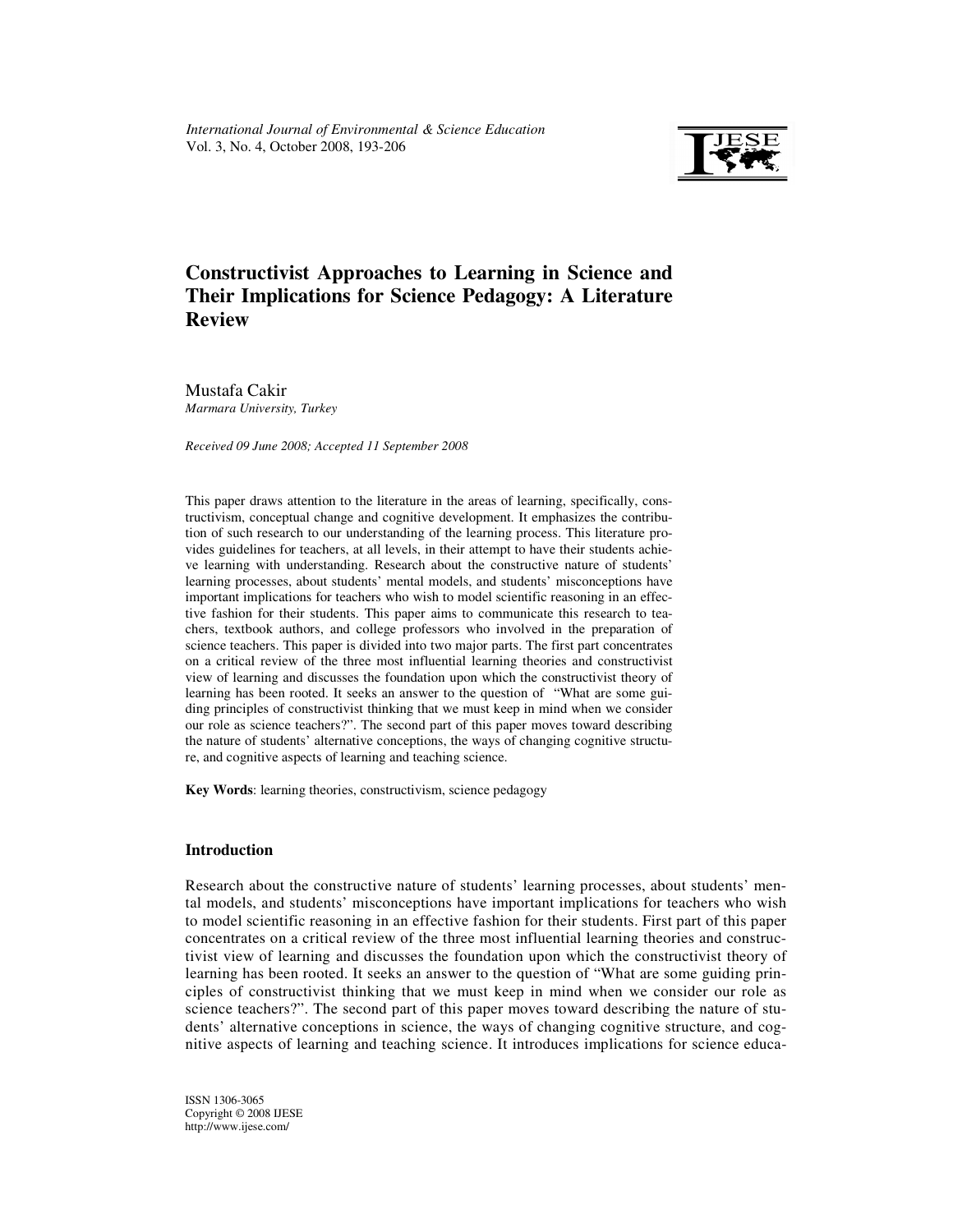tion and science teacher education as well. Studies that address how teachers might facilitate the ability of students to take control over their learning have the potential to inform teachers and researchers alike. Studies of this kind could inform teachers about the implementation of instruction designed to effect conceptual change in their students, and researchers about the role a teacher plays in bringing about these changes.

### **The Learning Theories of Ausubel, Piaget, and Vygotsky**

Three cognitive theorists who have been highly influential in understanding the process of human learning are Jean Piaget, David Ausubel, and Lev Vygotsky. Many view the theories of Piaget, Ausubel, and Vygotsky as distinctly contrasting explanations of cognitive development (learning). Ausubel and Vygotsky were more explicit in their recommendations for teaching than Piaget. However, despite different labels, strong similarities do exist between the cognitive processes described by the three theories.

For Piaget, children and adults use mental patterns (schemes) to guide behavior or cognition, and interpret new experiences or material in relation to existing schemes (Piaget, 1978). However, for new material to be assimilated, it must first fit an existing scheme. Very similarly, for Ausubel, meaningful information is stored in networks of connected facts or concepts referred to as schemata. New information, which fits into an existing schema, is more easily understood, learned, and retained than information that does not fit into an existing schema (Slavin, 1988). For both theorists then, new concepts that are well anchored by, or attached to existing schemata (or schemes) will be more readily learned and assimilated than new information relating to less established schemata. The same holds true for information not attached to any schemata at all (e.g., the case with compartmentalized, or rote learning).

The aspects of Vygotsky's work that have received most attention among educators and psychologists are his arguments for the cultural basis of cognition and for the existence of a "zone of proximal development" (Moll, 1990). The latter refers to the idea that there is a zone for each learner, which is bounded on one side by the developmental threshold necessary for learning and on the other side by the upper limit of the learner's current ability to learn the material under consideration (Vygotsky, 1978).

Ausubel defines rote learning as arbitrary, verbatim, non-substantive incorporation of new ideas into cognitive structure. Information does enter cognitive structure, but with no specific relevance to existing concept/propositional frameworks (Ausubel, 1963). Partly for this reason, rote learning may involve interference with previous similar learning, and exhibit some of the difficulties in patterns of recall, including fail to notice associations.

When a learner encounters situations in which a learner's existing schemes cannot explain new information, existing schemes must be changed or new ones made. This process, as termed by Piaget, is accommodation. The condition leading to accommodation is known as disequilibration; that is, the state encountered by a learner in which new information does not fit an existing scheme (Slavin, 1988). The process of disequilibration and the characteristics of accommodation will further be discussed. To restore balance to the cognitive system, new schemes are developed, or old ones modified, until equilibration is reached, and the new information accommodated into the learner's view of the world.

Vygotsky distinguished between (a) spontaneous or everyday concepts formed from a learner's experience and independent thinking and (b) nonspontaneous or scientific concepts taught in school (Moll, 1990). He associated scientific concepts with systematic, hierarchical knowledge as opposed to the non-systematic, unorganized knowledge gained from everyday experience.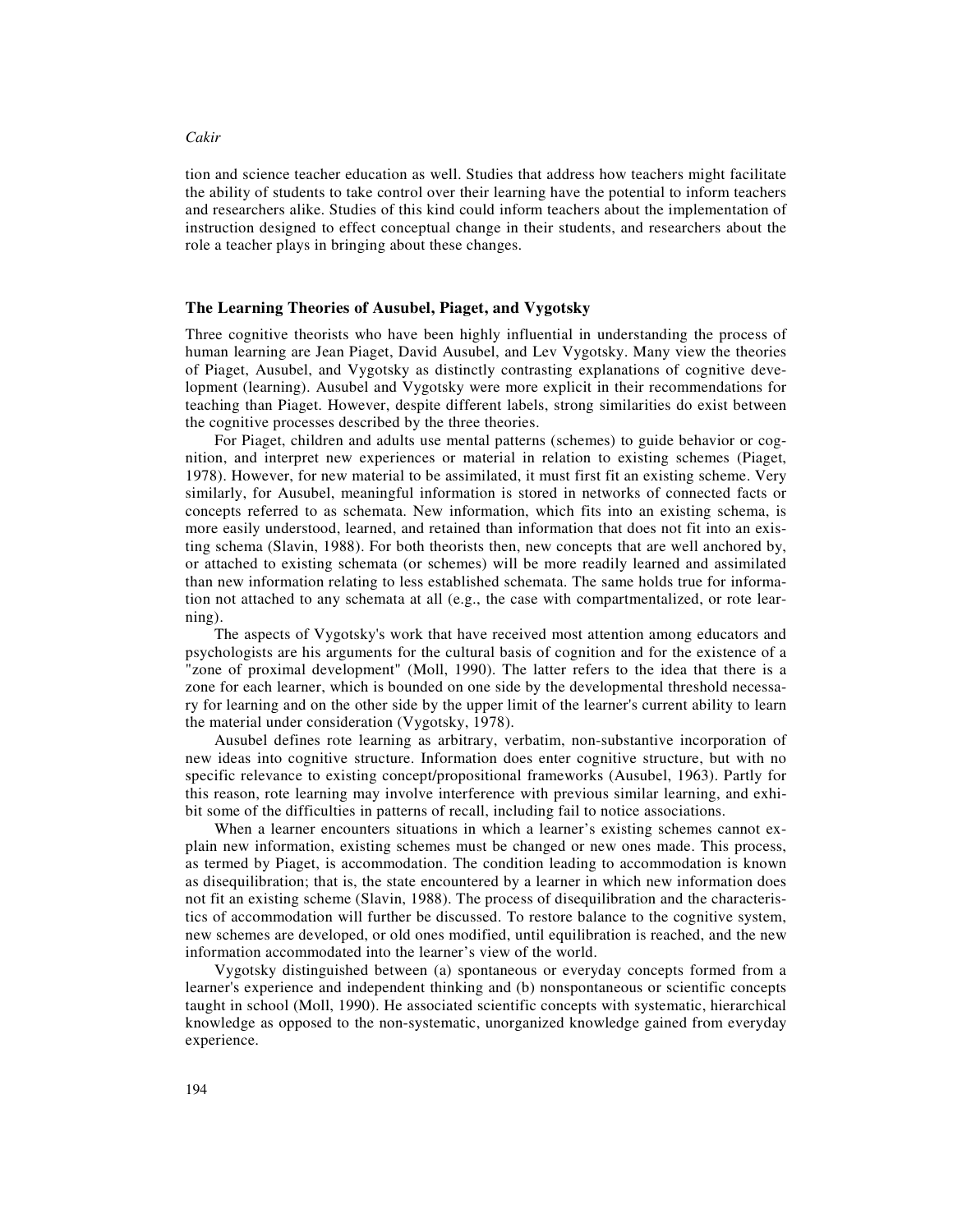Vygotsky believed that there is an important connection and interaction between the two; what a student is learning in school influences the course of development of concepts acquired through everyday experience and vice versa. The crucial difference between the two categories of concepts is the presence or absence of a system.

Spontaneous concepts are based on particular instances and are not part of a coherent system of thought; on the other hand, scientific concepts (i.e. those learned in school) are presented and learned as part of a system of relationships. When a student has reached some understanding of the organization of concepts into a hierarchical system of interrelationships then this knowledge influences understanding of related everyday concepts by transforming and giving new direction to them. In order to elaborate the dimensions of school learning, Vygotsky (1978) described an exceptionally important concept: the zone of proximal development (ZPD). In his words, ZPD is the distance between the actual developmental level as determined by independent problem solving and the level of potential development as determined through problem solving under adult guidance or in collaboration with more capable peers.

Seen in this light, one may agree that prior cognitive structures are an important part of Piaget's theory of cognitive development as its existing schemes, which largely determine opportunities for disequilibration, and subsequent accommodation or conceptual change. Even more so for Ausubel, prior knowledge or existing schemata are of central importance if the learner is to meaningfully acquire new information or concepts. Ausubel postulated that meaningful learning occurs when new information is subsumed by existing relevant concepts, and these concepts undergo further change and growth (Novak, 1988). As a part of his reception learning instructional model, Ausubel further suggested that effective instruction requires the teacher to choose important or relevant information to teach, and to provide the means to help students relate this to concepts they already possess (existing schemata) (Slavin, 1988). For the student, both of these depend to a large degree on prior knowledge, or existing cognitive frameworks. Ausubel (Ausubel, Novak & Hanesian, 1978) made this abundantly clear when he stated:

'If I had to reduce all educational psychology to just one principle, I would say this: The most important single factor influencing learning is what the learner already knows. Ascertain this and teach him/her accordingly' (p. iv).

Vygotsky, too, sought to show that spontaneous concepts grow and change under the influence of instruction in scientific concepts and that scientific concepts develop fully as they incorporate related everyday concepts (How, 1993). Scientific (nonspontaneous) concepts are taught in school by means of verbal definitions and explanations or mathematical symbols and reside on a level of abstraction. In contrast, everyday concepts develop outside a definite system; in order to be understood in relation to what has been learned in school, thinking must move upward toward abstraction and generalization. The student eventually comes to see his/her spontaneous concepts as part of a system of relationships and, at the same time, comes to see how the phenomenon he/she has experienced fits into the scientific system he/she has been taught.

Of course there are also significant differences between Piagetian, Ausubelian, and Vygotskian cognitive theories. Well known is the fact that Piaget's theory is stage dependent: children as learners progress through four distinct stages of cognitive development, able to grasp concepts at increasing levels of abstraction depending on their level of maturity (Slavin, 1988). Quite differently, Ausubel's theory of how children learn concepts is not stage dependent. As mentioned above, prior knowledge in the form of cognitive schemata is the primary determinant of learning. Central to Vygotsky's thinking was the importance of language in mediating thought. The belief in the dominance of language is a fundamental dif-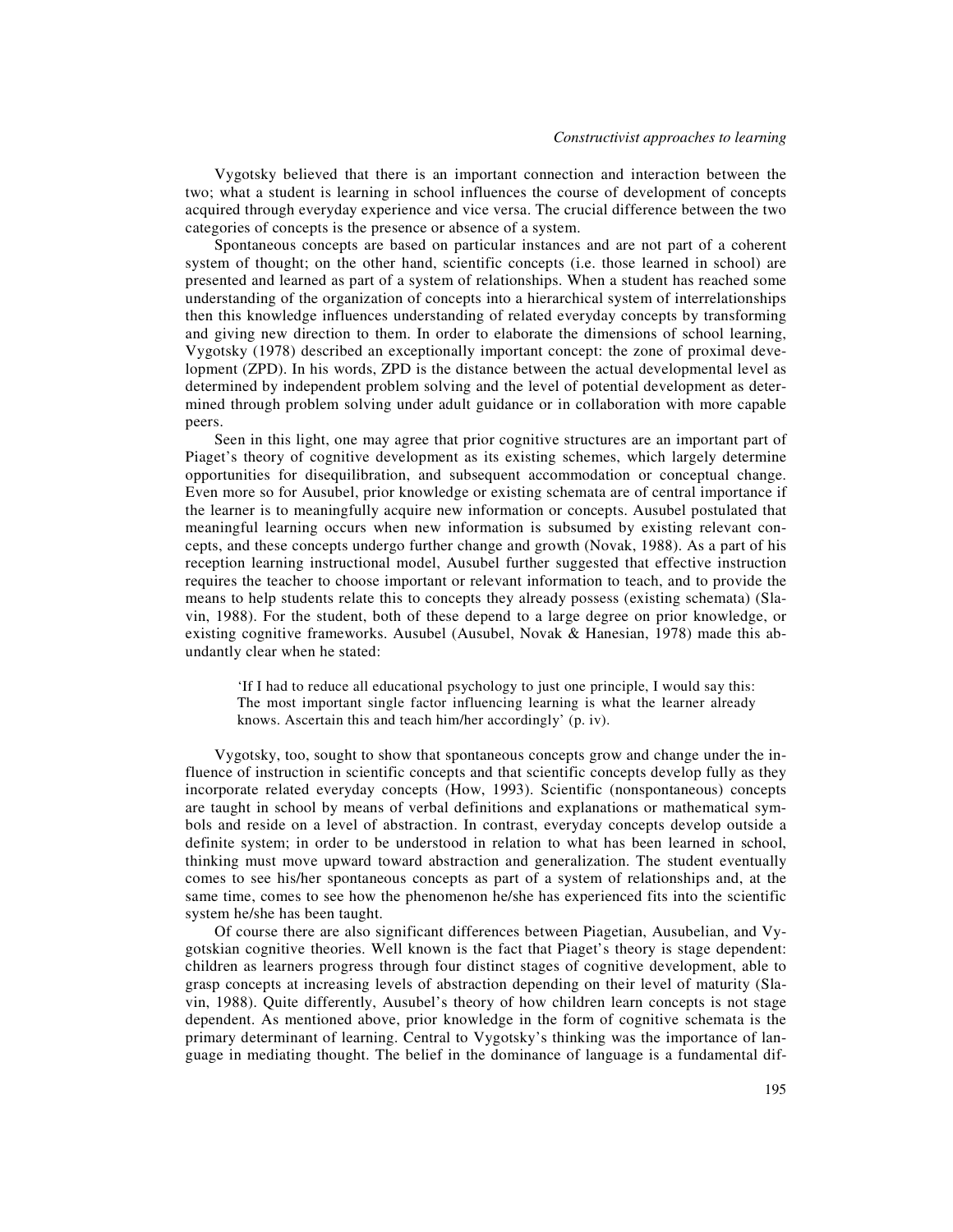ference between his view of concept development and that of Piaget. Piaget gave little attention to language and never assigned it a primary role in conceptual development. For Piaget language was a means of expressing thoughts that had already developed (Gredler, 1997). For Vygotsky language was central to the development of thought; words were the means through which thought was formed. It is important to go beyond direct experience in teaching scientific concepts and to mediate experience with words; experience alone is not enough since the experience is an isolated observation unless it is put into words and understood in a larger context (Howe, 1993).

It is also clear that Ausubel favors a "top-down" approach to instruction as evidenced by his advocacy for the use of advance organizers. Piaget on the other hand, seems to have suggested a "bottom-up" approach to instruction and learning in which the learner acquires pieces of the larger picture before gaining access to an overall view. Vygotsky's idea of zone of proximal development suggests another approach to instruction, namely scaffolding (Gredler, 1997, p.103). Scaffolding occurs when a tutor (either adult or capable peer) helps the student build an extension from an existing schema into new cognitive territory through a series of small steps of which the student would not be independently capable. It involves developing a mutual understanding of each other's ideas as the extension is constructed. Eventually the tutor can withdraw, leaving the student under full control of the newly constructed extension. Despite these differences, however, three learning theories depend to varying degrees on the existing cognitive frameworks that students bring to any learning environment.

## **Constructivism**

One reason for the broad, intuitive appeal that has fueled the growth of constructivism as an epistemological commitment and instructional model may be that it includes aspects of Piagetian, Ausubelian and Vygotskian learning theories; namely, the importance of ascertaining prior knowledge, or existing cognitive frameworks, as well as the use of dissonant events (relevant information) to drive conceptual change. Naussbaum and Novick (1982) wrote "The conclusions… of leading theories in cognitive psychology seem, therefore, to be mutually supportive" (p. 184). From a different point of view, but on the same theme, Yeany (1991) critically suggested that the theory "seems so elastic that, instead of demanding adherence, it simply accommodates many perspectives" (p.3).

Von glasersfeld, a leading proponent of radical constructivism, philosophically emphasizes the position of the radical constructivist: knower cannot objectively test the accuracy of correspondence between human knowledge and the external world, as the process of human knowing itself makes objectivity impossible (Confrey, 1990).

## *Constructivist Principles of Knowing*

Von glasersfeld's work (i.e., 1995) set forth several principles, which describe knowing, and knowledge in their development, nature, function, and purpose. First, Von glasersfeld stated how knowledge is, and is not, made. Knowledge is actively built up from within by a thinking person; knowledge is not passively received through the senses or by any form of communication. Second, Von glasersfeld described the importance of social interaction in the construction of knowledge. Social interactions between and among learners are central to the building of knowledge by individuals. Third, the character of cognition is functional and adaptive. Cognition and the knowledge it produces are a higher form of adaptation in the biological context. Fourth, Von glasersfeld described what the purpose of cognition is, and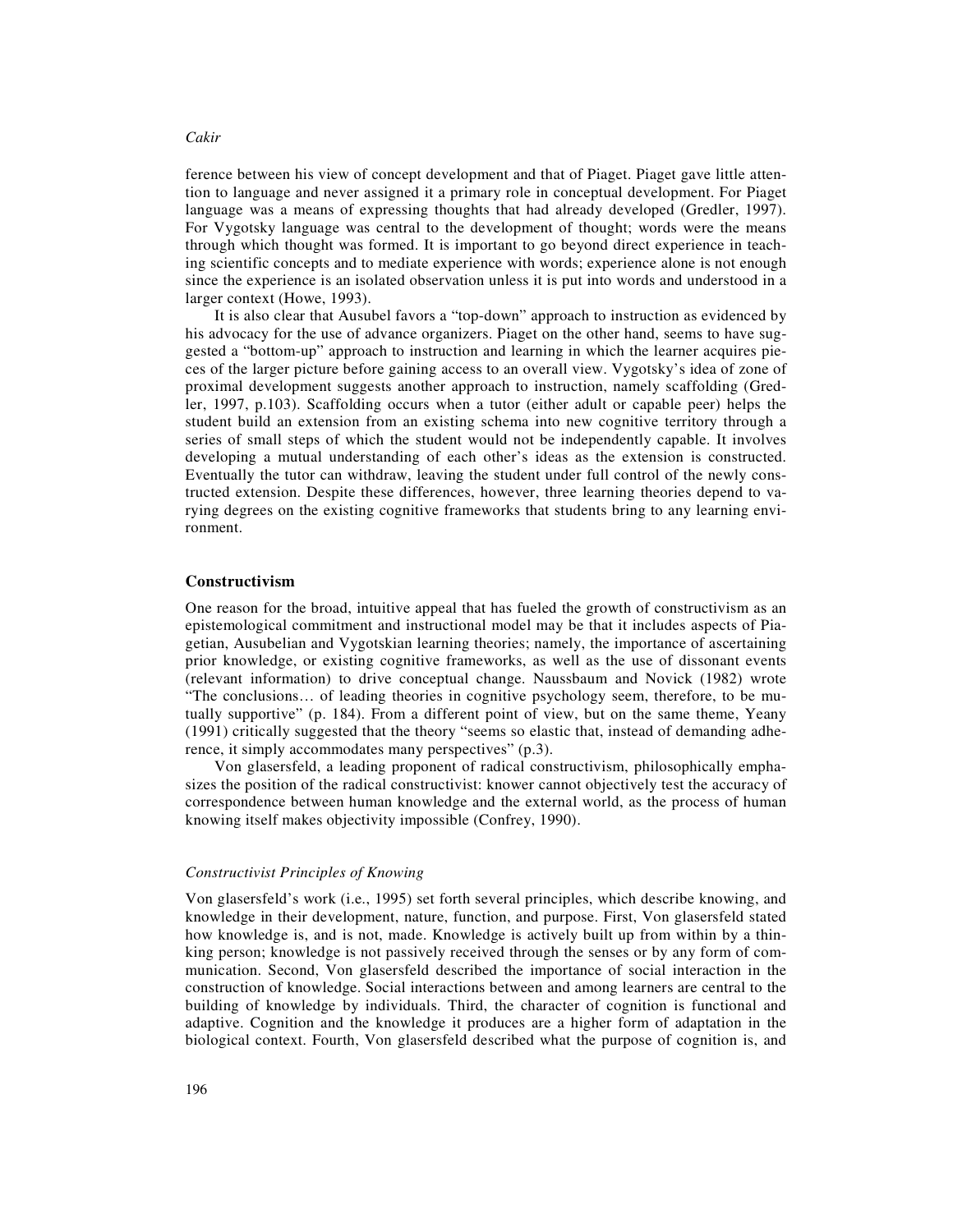what it is not. Cognition's purpose is to serve the individual's organization of his or her experiential world; cognition's purpose is not the discovery of an objective ontological reality.

Von glasersfeld has further suggested from a very Piagetian point of view that it is only through some dissonant event that we envision our own concepts or constructs, and thereby determine their viability (fit with natural phenomena). Thus, to investigate the concepts and constructs of learners, one must seek out their problems and not impose one's own view (Confrey, 1990).

## *The Constructivist Way of Seeing the World*

Constructivism is more a philosophy, not a strategy. Rather, constructivism is an underlying philosophy or way of seeing the world. This way of seeing the world includes notions about:

- The nature of reality (mental representations have "real" ontological status just as the "world out there" does).
- The nature of knowledge (it's individually constructed; it is inside people's minds, not "out there").
- The nature of human interaction (we rely on shared or "negotiated" meanings, better thought of as cooperative than authoritative or manipulative in nature).
- The nature of science (it is a meaning-making activity with the biases and filters accompanying any human activity).

#### **Cognitive Structure**

What is the meaning of cognitive structure? Cognitive means "of mind, having the power to know, recognize and conceive, concerning personally acquired knowledge," so cognitive structure concerns individual's ideas, meanings, concepts, cognitions, and so on (Pines, 1985). Structure refers to the form, the arrangement of elements or parts of anything, the manner of organization; the emphasis on the way those elements are bound together.

## *Concepts*

Concepts are packages of meaning; they capture regularities, patterns, or relationships among objects, events, and other concepts (Novak, 1996). Each concept is a human invention, a way of "slicing up" and organizing the world. Concepts are formed, not by interplay of associations, but by an intellectual operation in which such mental functions as memory, attention and inference participate and in which language is the guide. Putting things into words is an essential part of science teaching and learning, a process that depends on interaction between teacher and learner because the learner cannot discover the vocabulary for science independently. Putting it into words centers attention, clarifies thinking, provides a means of symbolizing thought and is an integral part of the process of concept formation.

Whenever a concept has restricted meaning a single definition in the form of an analytic proposition can be given. This is often done in science. This gives the false notion that concepts are single units. Because of the complexity of concepts, we should be willing to accept the fact that their acquisition is a long process, which can never be complete. There is no such a thing as the final acquisition of a concept (Pines, 1985). Rather concept becomes differentiated in the mind of a person. As more and new relationships are acquired, the respective concepts take on new meaning. The only reason that different individuals can communi-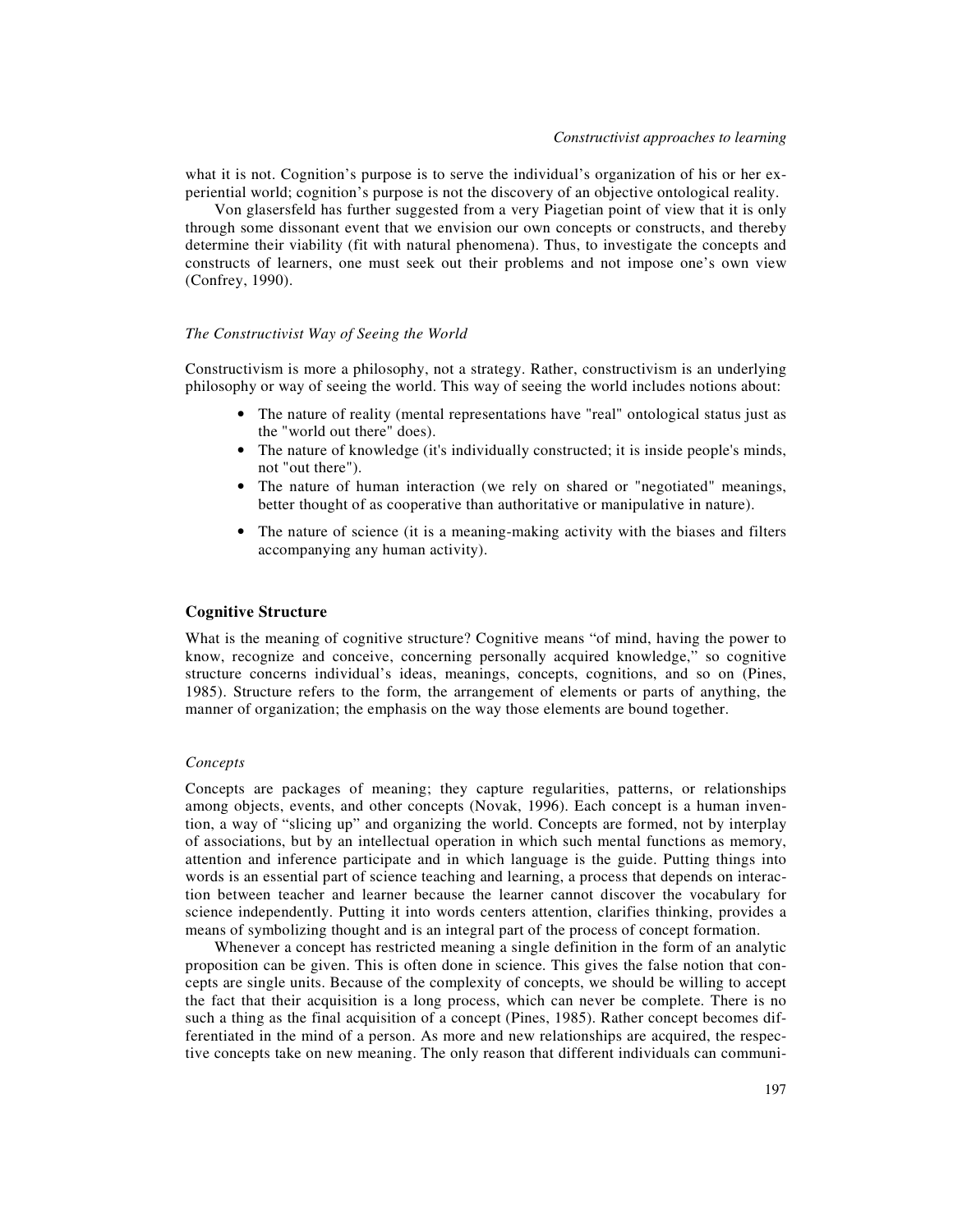cate and understand one another is because of the overlap between their conceptual-cognitive structures.

Individual learners do construct meaning from their experiences; learning should be meaningful and derive from an authentic context; learners should be allowed to pursue individual learning goals (Confrey, 1990). In summary, those at the theoretical core of constructivism stress the importance of determining the learner's constructed view of the world through detailed, long-term examination, and respecting this as useful to the learner (if not viable in a scientific sense).

#### *Students' Alternative Conceptions*

The most influential conceptual change models assume that each child comes to school with misconceptions about natural phenomena that these misconceptions need to be elicited, challenged by explaining or demonstrating contrary examples and corrected by providing a more general concept that the student will accept and assimilate. The aim is to guide students toward accepting current scientific views and incorporating them in their cognitive scheme.

There are two sources of knowledge for the individual. There is the knowledge that a student acquires from interaction with the environment (Dewey, 1938). This might be called intuitive knowledge, "gut" knowledge. Its primary characteristic is that it constitutes the individual's reality. The other source of knowledge is formal instruction, disciplined knowledge, school knowledge. Its primary characteristic is authority. Learning of this knowledge is goal directed.

The body of research into students' alternative conceptions has seen tremendous growth over the past three decades (Pfundt & Duit, 1994). Research findings consistently show that misconceptions are deeply seated and likely to remain after instruction in the students' cognitive structure, or even to resurface some weeks after students have displayed some initial understanding immediately following instruction (Clement, 1982; Halloun & Hestenes, 1985). Students cling to their erroneous beliefs tenaciously. Because students have spent considerable time and energy constructing their naive theories, they have an emotional and intellectual attachment to them.

A model of conceptual change was developed by Posner, Strike, Hewson, and Gertzog (1982) at Cornell University. It describes learning as a process in which a learner changes his/her conceptions by capturing new conceptions or exchanging existing conceptions for new ones. Dreyfus, Jungwirth, and Eliovitch (1990) were involved in trying to induce conceptual change in students from six high schools in Israel. The concepts being examined were respiration; the cell membrane; and the transmission of hereditary traits. Cognitive conflict strategies were attempted using small-group interviews and discussions. The findings of this qualitative study provide additional support for the importance of prior knowledge. Conceptual change can be seen in terms of recognizing, evaluating, reconstructing: the individual needs to recognize the existence and nature of their current conceptions, the individual decides whether or not to evaluate the utility and worth of these conceptions, and the individual decides whether or not to reconstruct these conceptions.

 According to Hewson (1981) a key factor in the learning process is the status that new and existing conceptions have for the learner. There are two major components of the conceptual change model. First is a set of conditions, which determine the status of the concept, that need to be met in order for a person to experience conceptual change. Second is a person's conceptual ecology that provides the context, in which the conceptual change occurs, influences the change process, and gives a meaning to the change itself.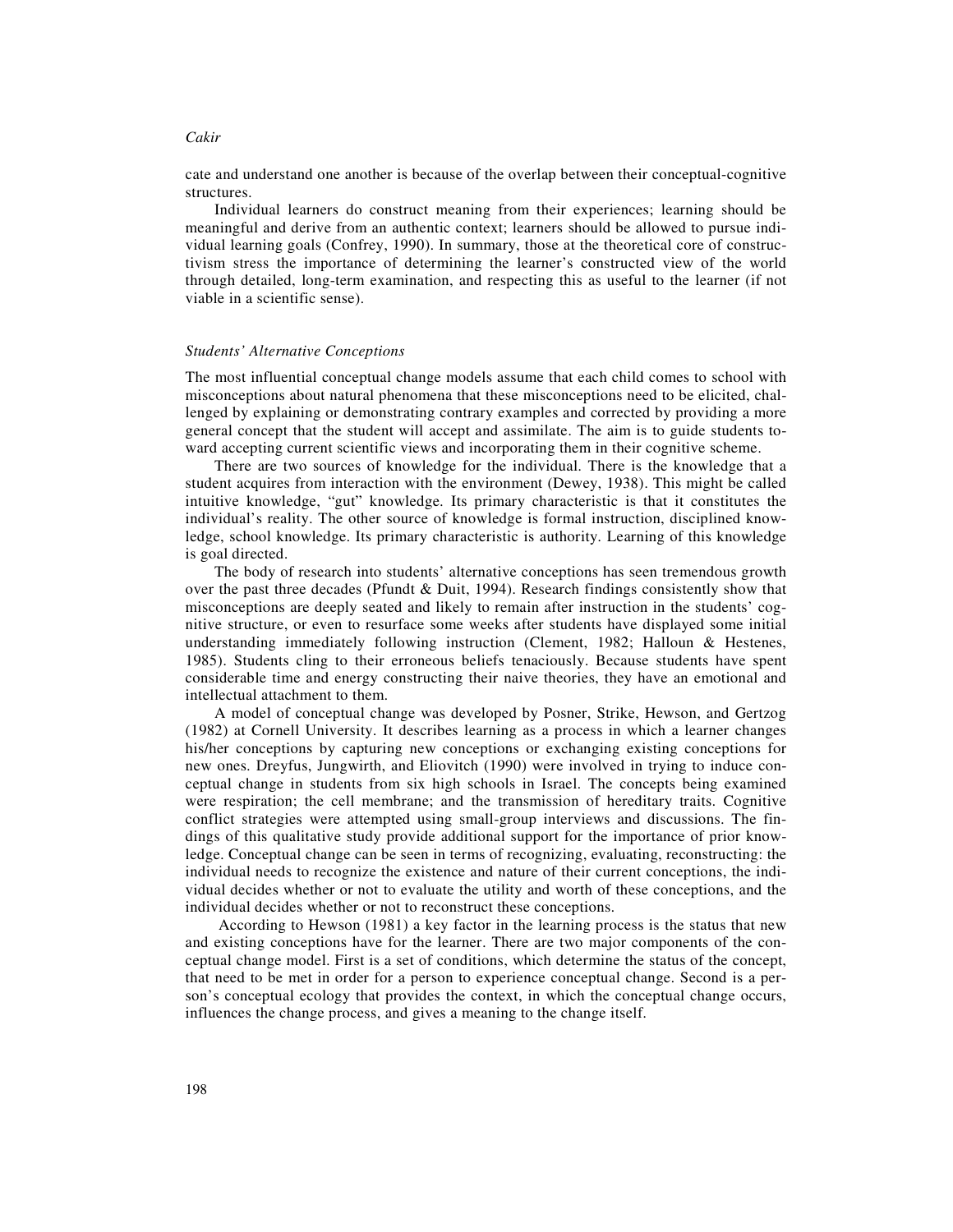#### *The Status of Students' Conceptions*

The conditions for the status apply to conceptions that a learner either holds or is considering. A critical point is that it is only when the learner, rather than the teacher, decides, implicitly or explicitly, that the conditions have been met that conceptual change occurs. Hewson and Thorley (1989) stated the conditions as follows:

- 1) Is the conception *intelligible* (meaningful) to the learner? That is, does the learner know what it means?
- 2) Is the conception *plausible* (truthful) to the learner? That is, if the learner also believe that it is true?
- 3) Is the conception *fruitful* (useful) for the learner? That is, if a conception achieve something of value for the learner? Does it solve otherwise insoluble problems? Does it suggest new possibilities, directions, and ideas?

The extent to which the conception meets these three conditions is termed the *status* of a person's conceptions. The more conditions that a concept meets the higher its status is. If the new conception conflicts with an existing conception it cannot be accepted until the status of the existing conception is lowered. This only happens if the learner holding the conception has reason to be dissatisfied with it. The learner's conceptual ecology plays a critical role in determining the status of a conception because, amongst other things, it provides the criteria in terms of which he or she decides whether a given condition is (or is not) met (Hewson  $\&$ Hewson, 1984).

## *Making Status Explicit*

Technical language of the conceptual change model (CCM), i.e., intelligible, plausible, and fruitful, includes terminology that are not clear for every individual. Hennessey (1991) built a consensus about a set of descriptors for each of these technical terms. The final set of descriptors is contained in Table 1. When explicit meanings of the technical terms are discussed both students and teacher know what they are talking about when they are using the technical term.

#### *Initiating Conceptual Change*

A person becomes committed to a conception because it helps interpret experiences, solve problems, and meet emotional needs. A new conception should do more than the prior conception for the person but it must do so without sacrificing any of the benefits of the prior conception (White & Gunstone, 1989).

It is useful to think of changes in the knowledge state of a learner in terms of assimilations, accommodations, and disequilibrations (Posner et al., 1982). These terms are useful, from the standpoint of learning and pedagogy, for describing the necessary conditions for conceptual change.

Assimilation is the recognition that an event fits an existing conception. This recognition process is also a selective ignoring of discrepancies deemed not salient. Assimilation strengthens existing beliefs or convictions. Accommodation is a change in a belief about how the world works, that is, change in a conception, which enables an event to be assimilated that could not have been assimilated under previously held conceptions. Accommodation can be viewed as a competition between conceptions (Posner et al. 1982).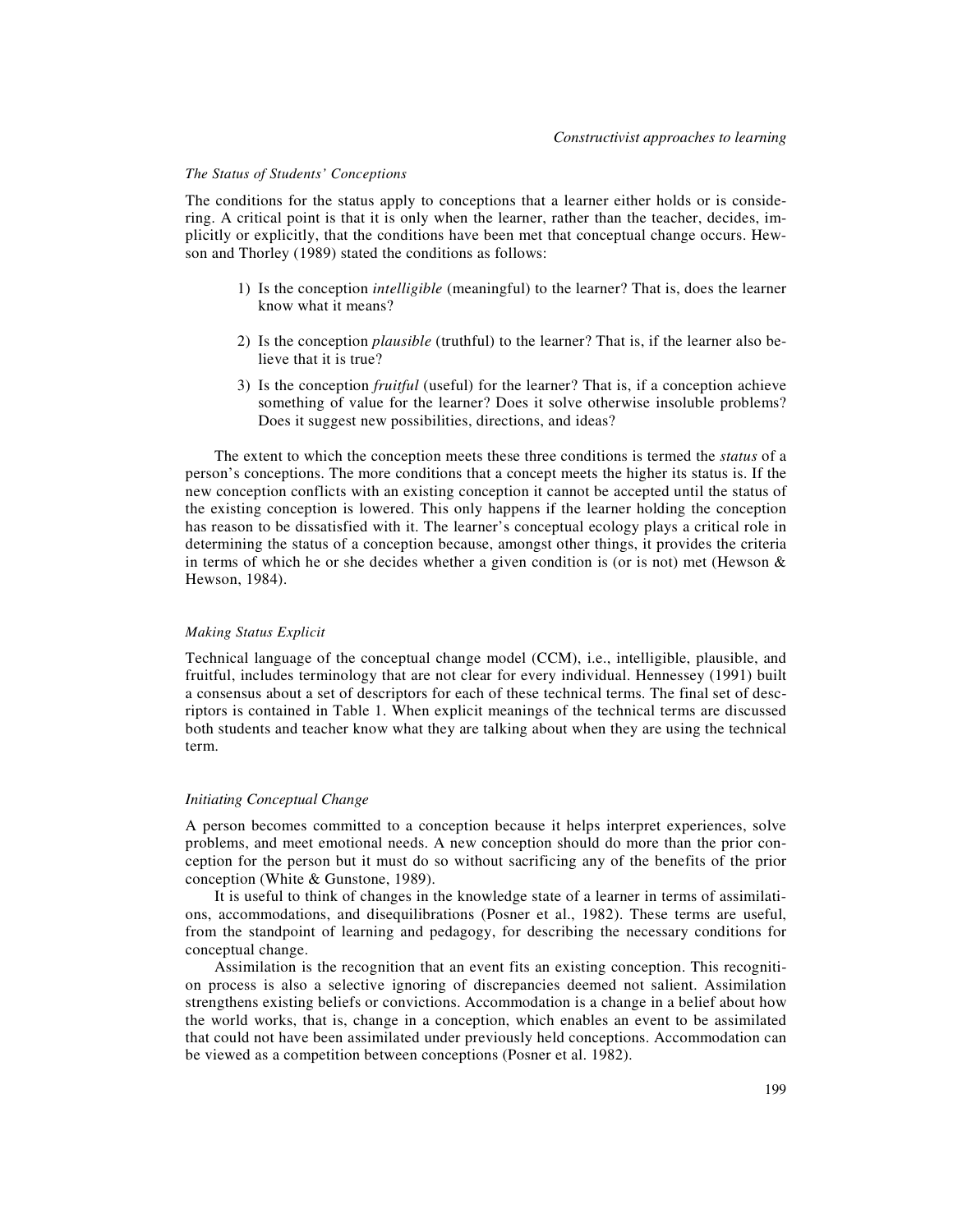| For an idea/concept to be         | Descriptors                                                          |
|-----------------------------------|----------------------------------------------------------------------|
|                                   | -I must know what the concept means                                  |
|                                   | -The words must be understandable                                    |
|                                   | -The words must make sense                                           |
|                                   | -I should be able to describe it in my own words                     |
| <b>INTELLIGIBLE</b> to me         | -I can give an example                                               |
|                                   | -Examples that belong                                                |
|                                   | -Examples that do not belong                                         |
|                                   | -I can find ways of representing my ideas to others                  |
|                                   | -By drawing or illustrations                                         |
|                                   | -By talking about or explaining it                                   |
|                                   | -By using idea maps (concept maps)                                   |
|                                   | -It must first be intelligible                                       |
|                                   | -I must believe this is how the world actually is                    |
|                                   | -It is true                                                          |
| PLAUSIBLE to me<br>FRUITFUL to me | -It must fit my picture of the world                                 |
|                                   | -It must fit in with other ideas or concepts I know about or believe |
|                                   | -It is the way I see things work                                     |
|                                   | -It must first be intelligible                                       |
|                                   | -It should be plausible                                              |
|                                   | -I can see it as something useful                                    |
|                                   | -It can help me solve problems                                       |
|                                   | -It can help explain ideas in a new way                              |
|                                   | -I can apply it to other ideas                                       |
|                                   | -It gives me new ideas for further investigation or exploration      |
|                                   | -It is a better explanation of things                                |

Table 1. Descriptors for the technical terms of the CCM (Hennessey, 1991).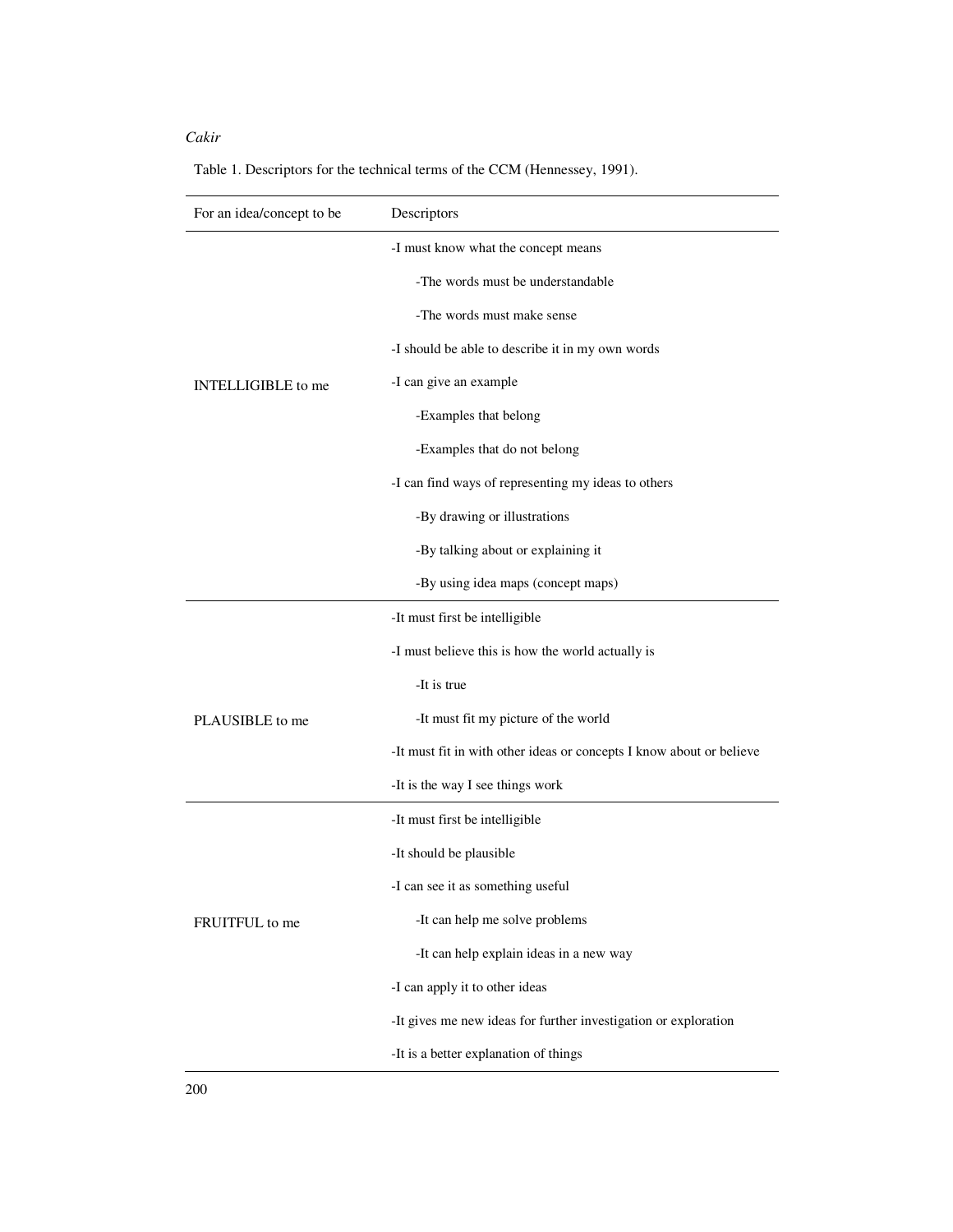Dissatisfaction with the existing conception decreases its status, while exploring the fruitfulness of an alternative conception increases alternative's status. Whenever the alternative's status exceeds the existing conception's status, accommodation will move forward. Scientific as well as an everyday concept is not taken in all at once in completed form but develops over time. There is movement back and forth in the student's mind between the spontaneous and the nonspontaneous concepts until they come together in a system. For accommodation to occur, a student must become motivated to change by entering a state of cognitive disequilibration.

Disequilibration can occur when the student's expectations are not met, that is, an event does not fit with the student's existing beliefs. The fact that certain conceptions are not changed as a result of normal instruction is due to the failure of that instruction to disequilibrate students with respect to the conceptions they hold. If students can assimilate events presented in the course of instruction, then there is no disequilibration and no conceptual change. Disequilibration is not contradiction. Contradiction refers to a logical inconsistency whereas disequilibration is a conceptual inappropriateness. Disequilibration is not a consequence of formal, truth-valued statements, but rather of the surprise produced when an expected event does not occur.

#### *Nurturing Conceptual Change*

The cumulative advice of conceptual change researchers to teachers has therefore been to diagnose, or become familiar with, their students' views (knowledge, preconceptions, naïve conceptions, misconceptions, or alternative frameworks), and then to apply a cognitive conflict or dissonance strategy (if needed) to change these frameworks into more scientifically acceptable ones (Hewson & Thorley, 1989).

It is essential to create a classroom environment in which students are free to suggest tentative ideas and then to test them without concern for the rightness or wrongness of these ideas. In the heat of the debate progress is made when each side attempts to understand the other's position well enough to find holes in their argument.

What seems principally required by conceptual change theory (Strike & Posner, 1992) is for teachers to teach science so that students can see that the world is a rational and intelligible place. Learning with understanding is one of the most highlighted concerns in science education literature and community. On the other hand, students often have limited time and opportunities to understand or make sense of topics because many curricula have emphasized memory rather than understanding. Textbooks are filled with facts that students are expected to memorize. In addition, students' evaluations and tests are designed to probe students' abilities to remember and recite the facts. Perhaps what conceptual change theory requires is fewer teachers who emphasize calculating the right answer in their tests and instruction, and more teachers who emphasize the connections between conceptions, experimental evidence, and students' current conceptual ecology (O'Loughlin, 1992). The means to effective instruction are to be found in persistent attention to the argument and in less attention to right answers.

#### **The Importance of Students' Epistemological Beliefs**

Research has shown the relationship between students' epistemologies and their approaches to learning science, which, in turn, influence their choices of learning strategies and whether they integrate what they learn. For example, Edmondson and Novak (1993) found that students identified as logical positivists tended to be rote learners oriented to grades, whereas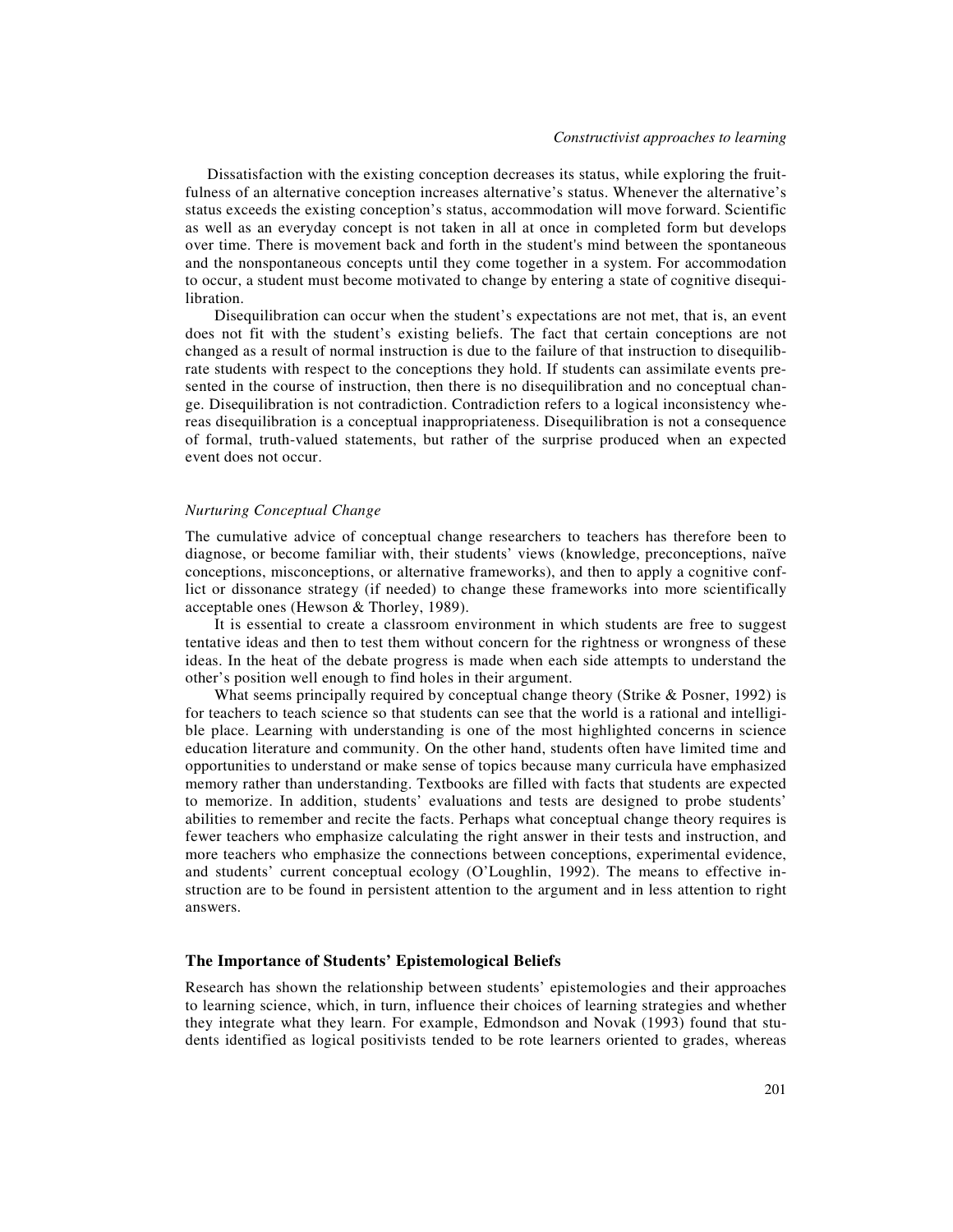those identified as constructivists used meaningful learning strategies as the primary goal of their understanding of the material. Tsai (1998) found that students having constructivist epistemological beliefs engaged in more active learning as well as used more meaningful strategies when learning science, whereas students having epistemological beliefs more aligned with empiricism tended to use more rote like strategies because they believed science was like a collection of correct facts. Thus, students' epistemological beliefs seem to shape their metalearning assumptions and influence their learning orientations, and the adoption of a constructivist epistemology is related to more meaningful learning.

#### **Conclusions and Implications**

It can be concluded that students' prior knowledge, expectations, and perceptions determine what information will be selected out for attention. What they attend to determines what they learn. In order to learn a concept meaningfully, students must carry out cognitive processes that construct relations among the elements of information in the concept.

I suggest that science teachers might be more effective if they understood the barriers to conceptual learning (particularly the strong hold of prior misconceptions and the resistance to conventional instruction) and if they became familiar with the educational research and strategies dealing with those misconceptions. Some may get the impression from the foregoing discussion that conceptual-change instruction is practically the same as to a movement of finding and eradicating students' misconceptions. This is not the case. The constructivists understand of the fact that students' conceptual knowledge evolves in time, and many misconceptions will disappear naturally as students gain expertise. The expectation that a scientific concept can be learned within the space of a few days, weeks or even months is a notion that needs reexamination. Concept development cannot take place in these circumstances (Howe, 1993). Another obvious implication is the importance of language in concept development. A concept is not fully realized or understood until it is represented in words. From Vygotsky's zone of proximal development perspective, learning is viewed as a profoundly social process. Dialogue with the teacher and peers plays crucial role in learning. The more exposure of students to new materials through oral lectures neither allows for teacher guidance nor for collaboration with peers.

Meaningful learning does not occur by throwing more science facts and principles at the students or increasing the number of students' laboratory activities. A trendy emphasis on "hands on" will not, by itself, increase students' understanding of science either. What is additionally needed is a "minds on" emphasis in the learning of science (Pines, 1985). Organizational processes are essential for building conceptual networks (Novak, 1988). Teachers can support students' organizational processes by techniques such as concept mapping. By comparing the concept maps that students produce over the course of instruction, the teacher can trace developments in students' conceptual networks.

Learning for understanding in classroom requires well-designed hands on, as well as minds on, activities that challenge students' existing conceptions leading students to reconstruct their personal theories. As Driver, Asoko, Leach, Mortimer, Scott (1994) pointed out the view of scientific knowledge as socially constructed and validated has crucial implications for science education. Scientific entities and concepts are unlikely to be discovered by individuals through their empirical enquiry. Therefore learning science involves being initiated into the ideas and procedures of scientific community and making these ideas and practices meaningful at an individual level. It is a perspective on science learning as a process of enculturation rather than discovery, arguing that empirical study of the nature will not reveal scientific knowledge because scientific knowledge is discursive in nature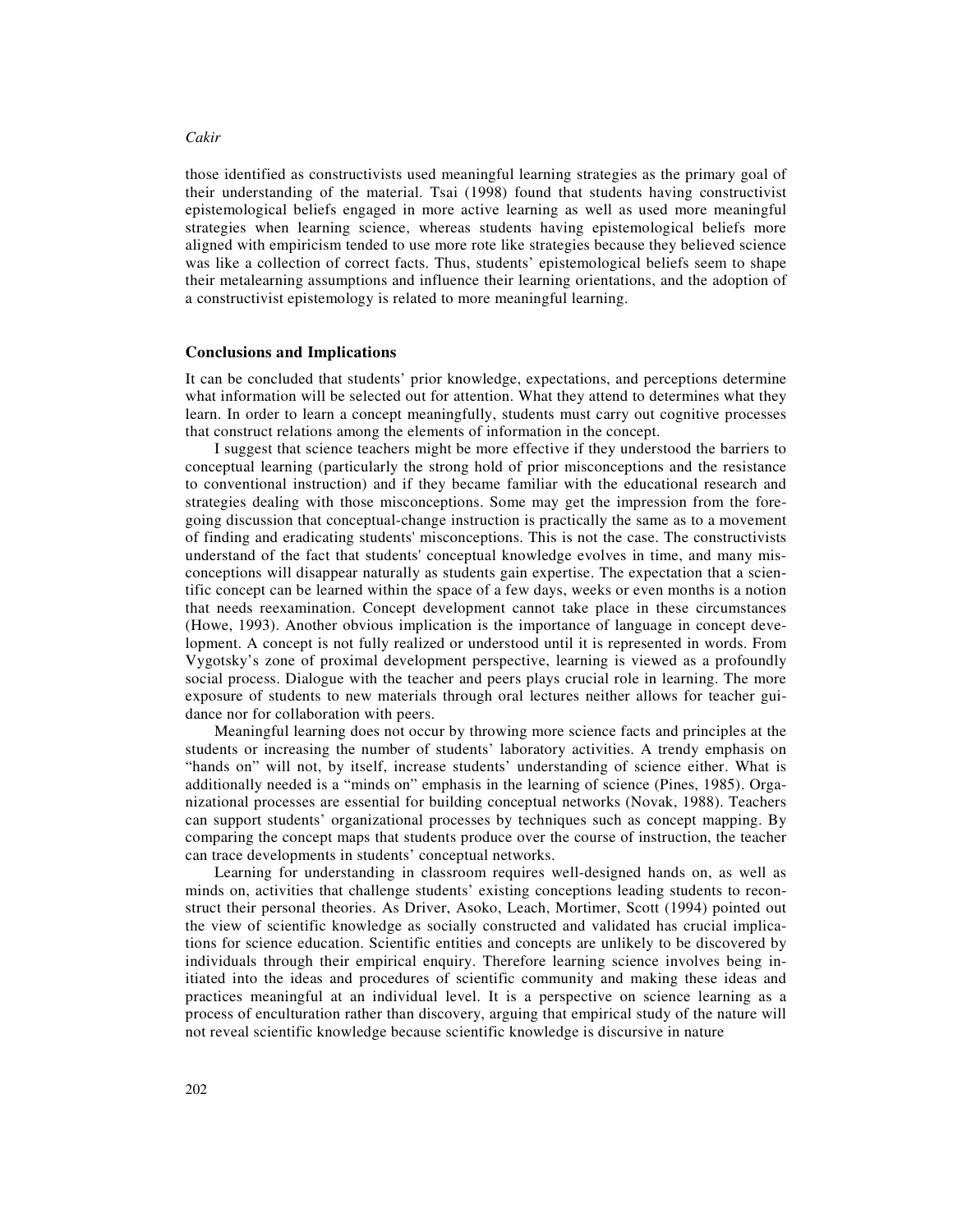As a science educator, we should emphasize the quality of our students' understandings rather than just surface learning or their test scores. Conceptual understanding is crucial and it should be a focus of our interest in science teaching, we need to promote conceptual learning over rote memorization. Science teachers should call attention to the process of science rather than just the content, because students who understand the process are better prepared to acquire science content on their own (Basili, & Sanford, 1991). Today's teachers should not just consider themselves teachers but also students of learning.

## *Implications for Science Pedagogy*

Constructivism similarly provides a sound theoretical foundation for explicating science pedagogy. This brief discussion focuses on alternative conceptions, conceptual change teaching, and cooperative learning. Summarizing and interpreting the research literature on alternative conceptions in science, Wandersee, Mintzes, and Novak (1994) pointed out that the cornerstone of this body of research rests on the evidence-documented claim that students harbor a wide variety of alternative conceptions about objects and events when they enter formal instruction in science. Moreover, the origins of these alternative conceptions lie in students' diverse personal experiences, which include observation, perception, culture, language, prior teachers' explanations, and prior instructional materials. Students hold tenaciously onto these alternative conceptions in the face of traditional formal instruction. Finally, all of this prior knowledge interacts with whatever is presented in formal instruction, resulting in a wide variety of unintended learning outcomes by students.

The integrated principles of constructivism accounts very well for these claims. Recounting them, first, knowledge is actively built up from within by individuals and by communities. Second, language-based social interactions are central to the building of knowledge by individuals and communities. Third, the character of cognition and a language, which is employed to express cognition, is functional and adaptive. Fourth, the purpose of cognition and language is to bring coherency to an individual's world of experience and a community's knowledge base, respectively. Students have worked diligently over a long period of time to organize their experiential worlds, and substantial reorganization similarly requires diligent thought and time. Innovations in science pedagogy such as conceptual change teaching strategies hold much promise for dealing with students' alternative conceptions. According to Wandersee et al. (1994), these strategies are grounded in constructivism, contemporary philosophy of science (e.g., Kuhn, 1970), and conceptual change theory (Posner, Strike, Hewson, & Gertzog, 1982).

## *Implications for Teacher Education*

There have been many studies on students' misconceptions which aimed to help teachers facilitate learning through a conceptual change approach (Novak, 1987; Perkins & Simmons, 1988; Strike, 1983; Hewson & Hewson, 1983, as cited in Martens & Crosier 1994) and to help assess students' growth in understanding of science and mathematics concepts (Anderson & Smith, 1987; Hennessey, 1991; Hewson, 1981; Thorley, 1992 as cited in Martens & Crosier 1994).

Based on these studies Martens & Crosier (1994) explored the usefulness of a conceptual change approach to learning by examining the relationship between the pedagogical experiences provided in a science methods course and pre-service elementary teachers' changing concepts about teaching and learning science (p.139). Martens & Crosier found that the science methods course structured to promote conceptual change provided pre-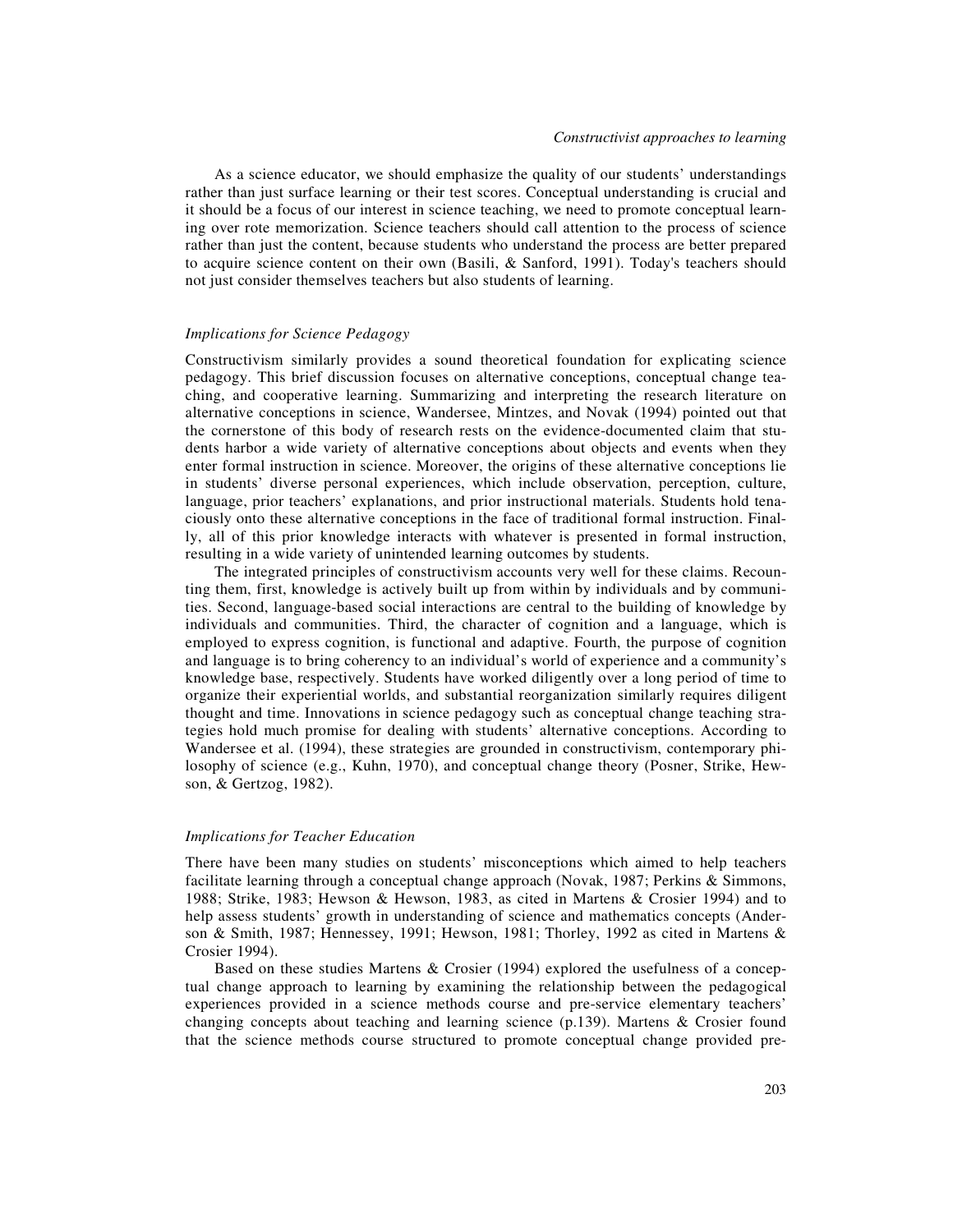service elementary teachers pedagogical experiences that would change their concepts about science teaching and learning. The results of these studies indicate that when teachers were more self-reflective in their pedagogy, they were more successful in terms of the eventual conceptual understanding of their students. In agreement with previous research, such an approach to preservice teacher training was implemented and tested by Hewson and his colleagues at the University of Wisconsin (Hewson et al., 1999).

Perhaps, teaching teachers instructional strategies that foster conceptual change is the most difficult of the tasks, largely because most of the cognitive research effort to date has focused on studying learning rather than instruction. Yip (1998) suggested that, teacher education programs should aim at equipping science teachers with the following knowledge and skills:

- What science educators have found out about students' misconceptions in science: this knowledge helps the teacher to develop an awareness and understanding of the nature and sources of students' misconceptions, which is a first step in designing suitable instructional strategies.
- Methods for diagnosing misconceptions held by students before and after instruction: this information allows the teacher to monitor students' learning problems, which will provide continuous feedback on the effectiveness of the teaching strategies used.
- Designing instructional strategies that tackle students' misconceptions: this involves planning and structuring curriculum materials and learning activities using the constructivist approach that aims at promoting conceptual changes and development, such as the use of examples and analogies, cognitive conflicts, concept maps, demonstrations and student activities.
- Reviewing selected areas of subject matter in which teachers have conceptual problems. Teacher training courses should provide learning experiences for teachers to refresh and consolidate their understanding on certain difficult concepts of the school curriculum.

## **References**

- Anderson, C.W. & Smith, E.L. (1987). Teaching science. In V. Richardson-Koehler (Ed.), *Educators' Handbook: A Research Perspective* (pp. 84-111). White Plains, NY: Longman.
- Ausubel, D. P. (1963). *The psychology of meaningful verbal learning*. New York: Grune & Stratton, Inc.
- Ausubel, D.P., Novak, J.D., & Hanesian, H. (1978). *Educational psychology: A cognitive view* (2nd ed.). New York: Holt, Rinehart and Winston.
- Basili, P.A., & Sanford, J.P. (1991). Conceptual change strategies and cooperative group work in chemistry. *Journal of Research in Science Teaching,* 28(4), 293-304.
- Clement, J.J. (1982). Students' preconceptions in introductory mechanics. *American Journal of Physics*, 50, 66-71
- Confrey, J. (1990). A review of the research on student conceptions in mathematics, science, and programming. *Review of Research in Education,* 16, 3-56.

Dewey J. (1938). *Experience and Education*. Kappa Delta Pi.

- Dreyfus, A., Jungwirth, E., & Eliovitch, R. (1990). Applying the "cognitive conflict" strategy for conceptual change – some implications, difficulties, and problems. *Science Education,* 74(5), 555-569.
- Driver, R., Asoko, H., Leach, J., Mortimer, E., Scott, P. (1994). Constructing scientific knowledge in the classroom. *Educational Researcher,* 23(4), 5-12.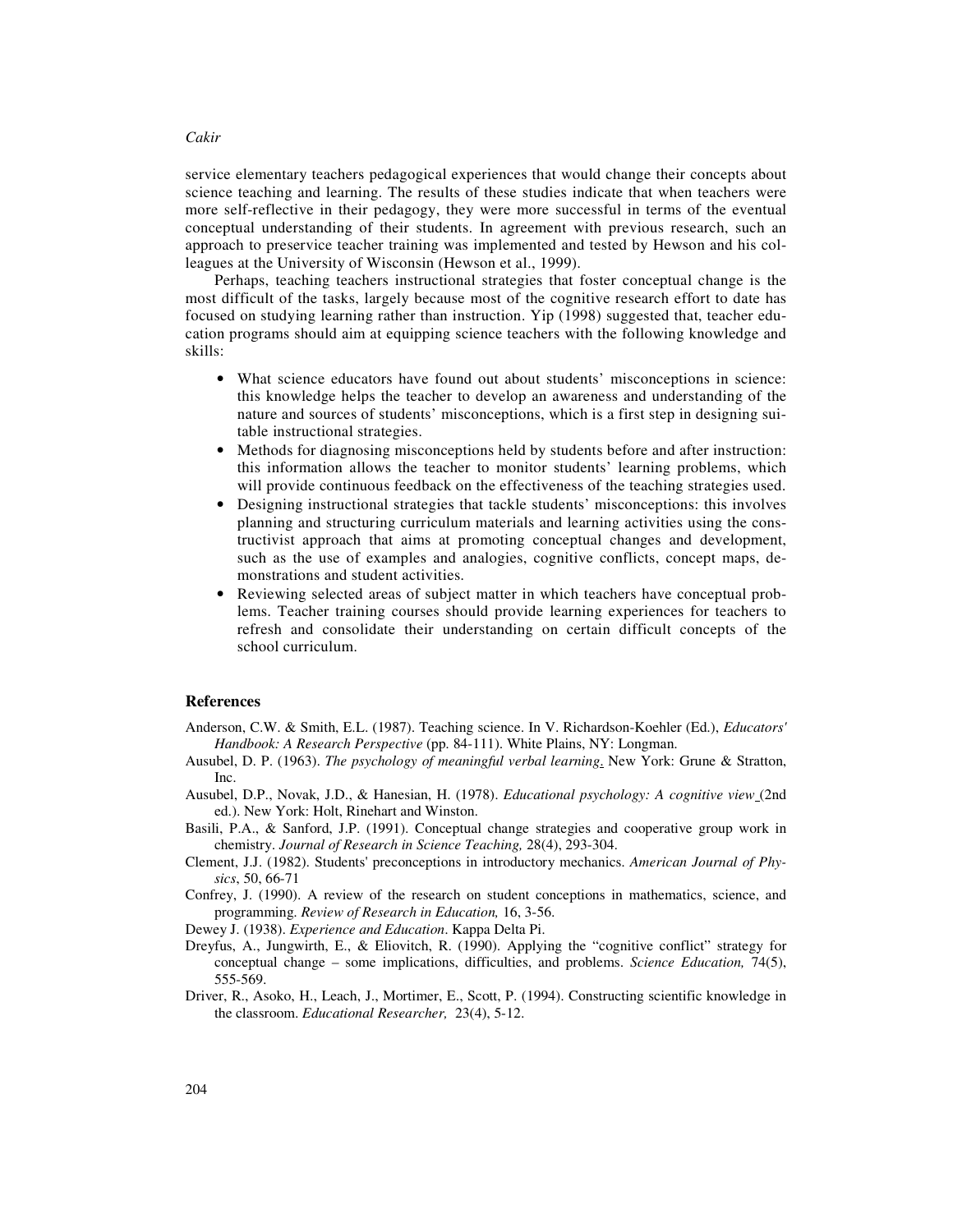- Edmondson, K.M., & Novak, J.D. (1993). The interplay of scientific epistemological views, learning strategies, and attitudes of college students. *Journal of Research in Science Teaching,* 30(6), 547–559.
- Gredler, M. E. (1997). *Learning and instruction: Theory into practice*. New Jersey: Prentice Hall.
- Halloun, I.A., & Hestenes, D. (1985). The initial knowledge state of college physics students. *American Journal of Physics,* 53(11), 1043-1055
- Hennessey, M. G. (1991). Analysis of conceptual change and status change in sixth graders' concepts of force and motion (Doctoral dissertation, University of Wisconsin- Madison). *Dissertations & Theses: Full Text database*. (Publication No. AAT 9128916).
- Hewson, P. W. (1981). A conceptual change approach to learning science. *European Journal of Science Education,* 3(4), 383-396.
- Hewson, P. W., & Hewson, M. G. (1984). The role of conceptual conflict in conceptual change and the design of instruction. *Instructional Science,* 13(1), 1-13.
- Hewson, P. W., & Thorley, N. R. (1989). The conditions of conceptual change in the classroom. *International Journal of Science Education,* 11(5), 541-553.
- Hewson, W. P., Tabachnick, R. B., Zeichner, M. K., & Blomker, B. K. (1999). Educating prospective teachers of biology: Introduction and research methods. *Science Education,* 83(3), 247-273.
- Howe, A. C. (1993). A Vygotskian Perspective on Teaching for Conceptual Change. In *The Proceedings of the Third International Seminar on Misconceptions and Educational Strategies in Science and Mathematics*, Misconceptions Trust: Ithaca, NY.
- Kuhn, T.S. (1970). *The structure of scientific revolutions* (2nd ed.). Chicago: University of Chicago Press.
- Martens, M. L., & Crosier, S. (1994). Sharon's story: The usefulness of conceptual change constructs in promoting student reflection. *Journal of Science Teacher Education,* 5(4), 139-145.
- Moll, L. (1990). *Vygotsky and education. Instructional implications and applications of sociohistorical psychology.* Cambridge: Cambridge University Press.
- Naussbaum, J., & Novick, S. (1982). Alternative frameworks, conceptual conflict and accommodation: Toward a principles teaching strategy. *Instructional Science,* 11(3), 183-200
- Novak, J. D. (1988). Learning science and science of learning. *Studies in Science Education,* 15(1), 77-101.
- Novak, J. D.(1996). Concept mapping: A tool for improving science teaching and learning. In D. F. Treagust, R. Duit, & B. J. Fraser (Eds.), *Improving teaching and learning in science and mathematics* (pp.32-43), New York: Teachers College Press.
- O'Loughlin, M. (1992). Rethinking science education: Beyond Piagetian constructivism toward a sociocultural model of teaching and learning. *Journal of Research in Science Teaching,* 29(8), 791–820.
- Pfundt, H. & Duit, R. (1994). *Bibliography: Students' alternative frameworks and science education* (4th ed.), IPN Reports in Brief (Germany: University of Kiel).
- Piaget, J. (1978). *The development of thought* (A. Rosin, Trans.). Oxford: Basil Blackwell.
- Pines, A. L. (1985). Toward a taxonomy of conceptual relations and the implications for the evaluation of cognitive structures. *In* L. H. T. West and A. L. Pines (Eds.). *Cognitive Structure and Conceptual Change*. New York: Academic Press, Inc.
- Posner, G. J., Strike, K. A., Hewson, P. W., & Gertzog, W. A. (1982). Accommodation of a scientific conception: Toward a theory of conceptual change. *Science Education,* 66(2), 211-227.
- Slavin, R. E. (1988). *Educational psychology: Theory into practice*. Englewood Cliffs: Prentice Hall.
- Strike, K. A. & Posner, G. J. (1992). A revisionist theory of conceptual change. In R. A. Duschl & R. J. Hamilton (Eds.) *Philosophy of Science, Cognitive Psychology, and Educational Theory and Practice.* State University of New York: Albany.
- Tsai, C.C. (1998). An analysis of scientific epistemological beliefs and learning orientations of Taiwanese eighth graders. *Science Education,* 82(4), 473–489.
- Von glasersfeld, E. V. (1986). Steps in the construction of others and reality. In R. Trappl (ed.), *Power, autonomy, and utopias: New Approaches toward complex systems* (107-116). London: Plenium Press.